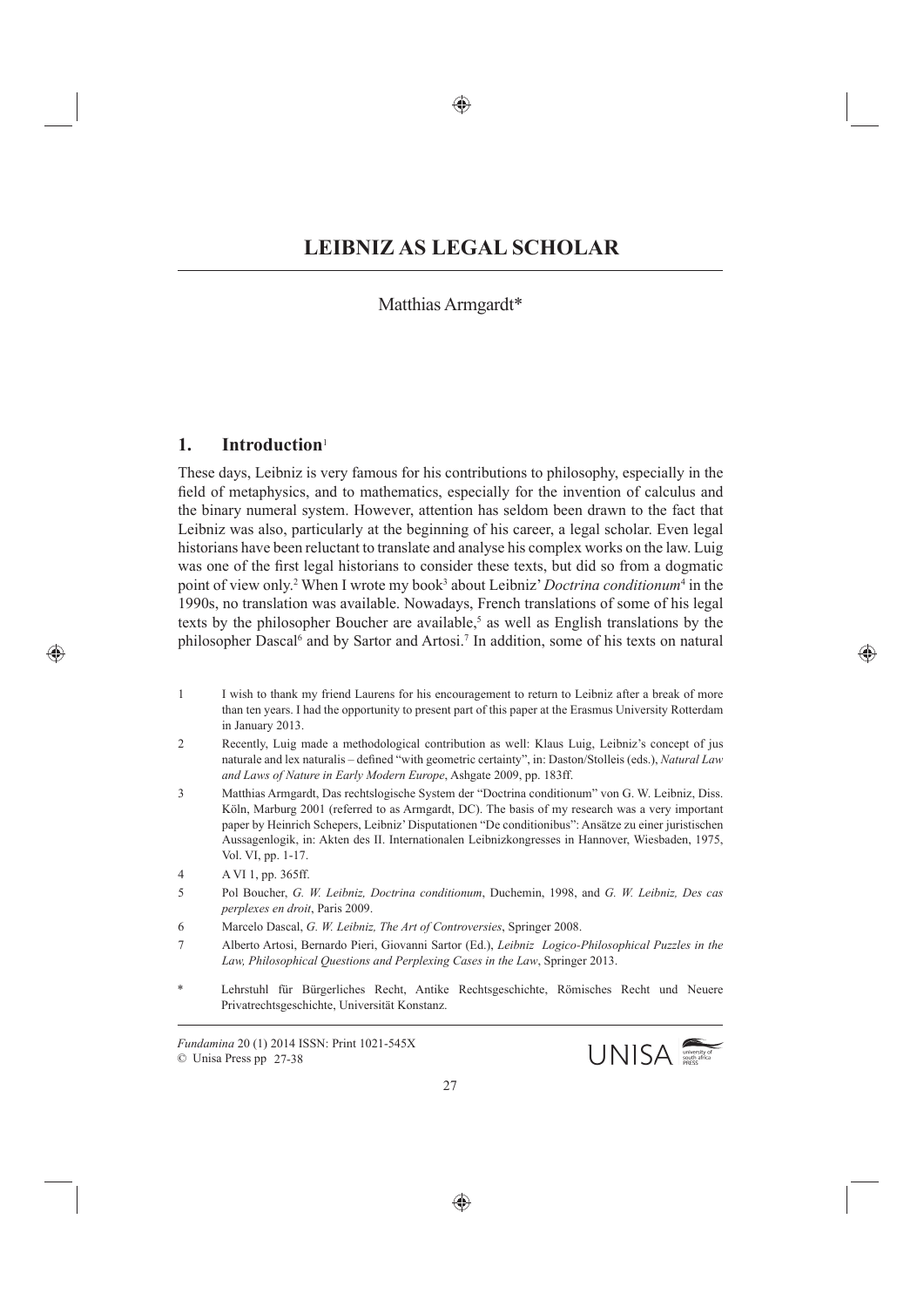#### 28 MATTHIAS ARMGARDT

law have been translated into German by the philosopher Busche.<sup>8</sup> The historians of philosophy do the work of the legal historians. This is probably because Leibniz always combined law and philosophy in a complex way, and more specifically law and formal logic. Unfortunately, not many legal historians have a background in logic. Thus, more than three hundred years after his death, we are not at the end but at the very beginning of research on Leibniz' works on law.

The first part of this paper will comprise a historical perspective. An outline will be given of the life of the young Leibniz with an emphasis on his early career as a legal scholar. I shall deal with Leibniz' main works on law and legal theory, and with his ambitious and unfortunately incomplete project undertaken during his time in Mainz, namely a revision of Roman law and an attempt to codify the civil law.

The second part of this paper will adopt a systematic perspective: it will show the link between law and philosophy in the legal theory of Leibniz. I shall deal with the combination of philosophy and Roman law as well as the role of logic in the *Doctrina conditionum* of Leibniz.

### **2. Historical perspective**

Gottfried Wilhelm Leibniz was born in 1646 in Leipzig, two years before the end of the Thirty Years' War, which had utterly destroyed Germany. He died in 1716 in Hannover, where he spent the last four decades of his life.<sup>9</sup> Leibniz came from a family with a strong juridical tradition: his mother Katharina Schmuck was the daughter of a jurist and his father Friedrich Leibniz was a notary and professor of moral philosophy at the University of Leipzig.10 I think it was very important to Leibniz, who lost his father at the early age of six, that his father was both a jurist and a philosopher. Anyway, the legal thinking of Gottfried Wilhelm Leibniz was always a combination of technical juridical thinking and moral philosophy. As a marginal note, it is regrettable that these two fields are so separated from each other in Germany nowadays.

After the early death of his father, Leibniz studied the books in his father's library as an autodidact. Mercer has recently shown how deeply he was influenced by ancient philosophy, and especially by Plato and Aristotle.<sup>11</sup> This influence obviously goes back to the studies undertaken during his youth.

As early as 1661, at the age of fifteen and while he was still in Leipzig, Leibniz started to study philosophy, mathematics and law. At first, Leibniz studied philosophy under Jacob Thomasius, who was also the mentor of his first scientific work: the *Disputatio metaphysica de principio individui*, published in 1663.12 As is well known, the principle

- 9 Possibly the best biography is by Maria Rosa Antognazza, *Leibniz An Intellectual Biography*, Cambridge University Press 2008.
- 10 Antognazza, (n. 9), pp. 24ff.
- 11 Christia Mercer, *Leibniz's Metaphysics Its Origin and Development*, Cambridge University Press 2002.
- 12 Antognazza, (n. 9), pp. 56ff.

 <sup>8</sup> Hubertus Busche, *Gottfried Wilhelm Leibniz, Frühe Schriften zum Naturrecht*, Meiner 2003.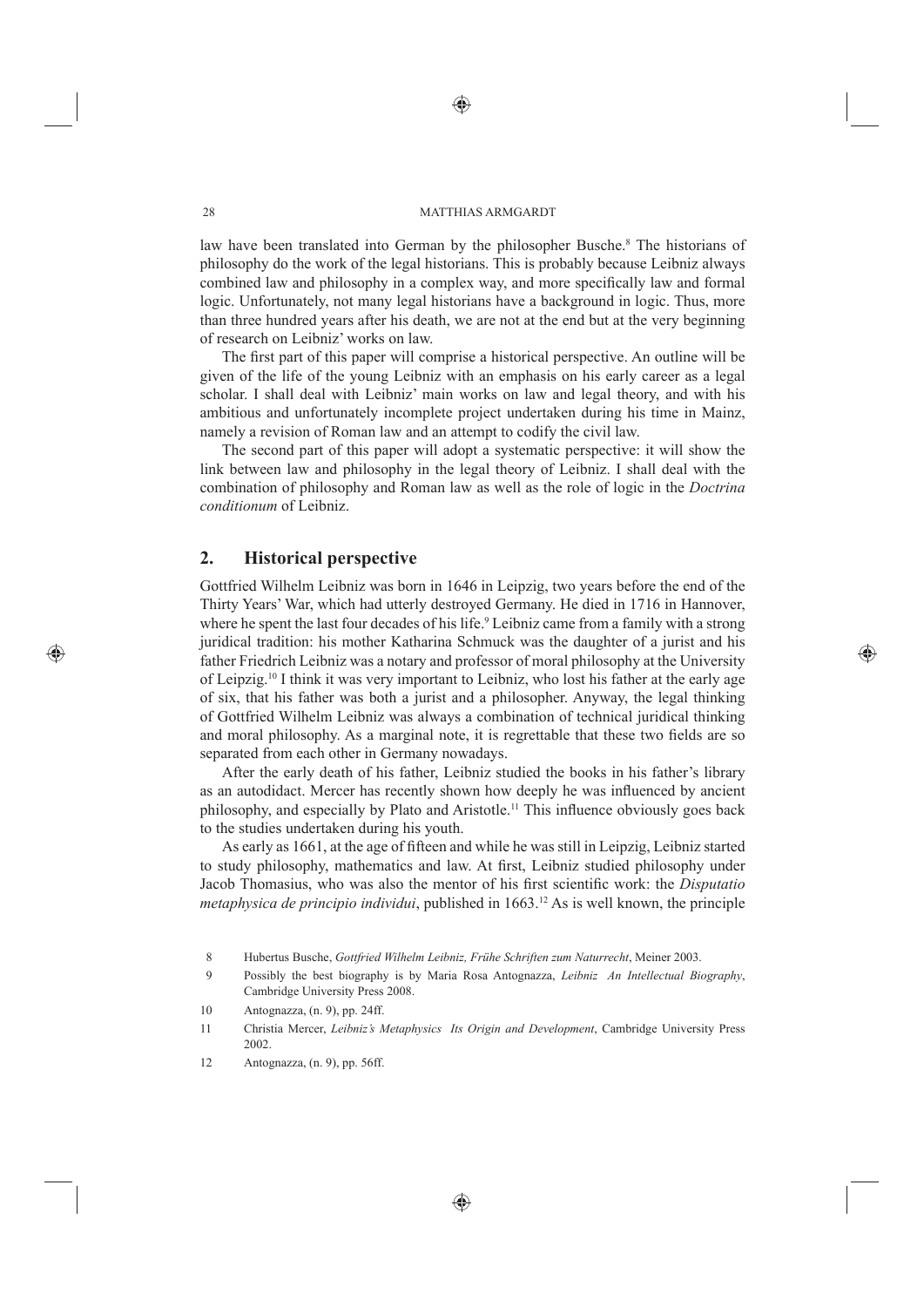of individuality became a very important basic principle in the metaphysics of Leibniz, especially because of his concept of the monad.

In 1663 Leibniz obtained a Bachelor of Philosophy degree, and then continued his studies in Jena under Erhard Weigel in order to deepen his understanding of mathematics.13 However, after the disaster of the Thirty Years' War, the intellectual life of Germany was almost completely destroyed and the lectures of Weigel were not very profound. For this reason, Leibniz obtained a Master of Mathematics degree only after he had gone to Paris at the age of twenty-six.

In the winter of the year 1663, Leibniz concentrated on the study of law. His second publication deals with a topic that straddles the borderline between law and philosophy: it is the *Specimen quaestionum philosophicarum ex jure collectarum*, published in 1664.14 Leibniz shows that without philosophical reasoning, some important questions on law cannot be answered. The work's focus is on philosophy and the *Specimen* enabled Leibniz to obtain a Magister Philosophiae.

The first dissertation, which deals with a technical problem in Roman law, is the *Disputatio juridica de conditionibus*. 15 It has two parts, because Leibniz did not manage to finish the *Disputatio* in time. The text is extremely dense and almost unreadable. For this reason, Leibniz prepared a second and completely new edition in 1669 with a new title: *Specimen certitudinis seu demonstrationum in jure exhibitum in doctrinam conditionum*.<sup>16</sup> In my analysis of the *Specimen*, I offered a first translation of this text, followed by Boucher's French translation. Here Leibniz applies propositional logic, modal logic and probability logic to the law of conditions. I shall come back to this in the second part of this paper. Without any doubt, even his first book about the law is a masterpiece. This text allowed Leibniz to obtain the degree of iuris utriusque baccalaureus.

In 1666, he was able to publish three texts: The *Disputatio arithmetica de complexionibus*, dealing with combinatoric and logic; the very famous *Dissertatio de arte combinatoria*17 – his habilitation in philosophy, and the PhD-thesis *Disputatio de casibus perplexis*, 18 which has been largely neglected up until now. It is almost incredible that the twenty-year-old Leibniz wrote so many very important books in such a short time. This would change: Leibniz subsequently went to the other extreme, and hardly published anything else during the rest of his life.

In order to become a doctor iuris utriusque, Leibniz had to leave Leipzig because in terms of its law faculty's strict rules, on account of his youth he would have had to wait several years to obtain his doctorate. Consequently, Leibniz moved to the University of Altdorf near Nürnberg where his already completed thesis was immediately accepted and greeted with applause.<sup>19</sup> The text deals with contradictory legal dispositions that feature

- 13 Antognazza, (n. 9), pp. 58f.
- 14 A VI 1, pp. 69ff.
- 15 A VI 1, pp. 97ff.
- 16 A VI 1, pp. 365ff.
- 17 A VI 1, pp. 163ff. An English translation is forthcoming.
- 18 A VI 1, pp. 231ff.
- 19 Antognazza, (n. 9), 65ff.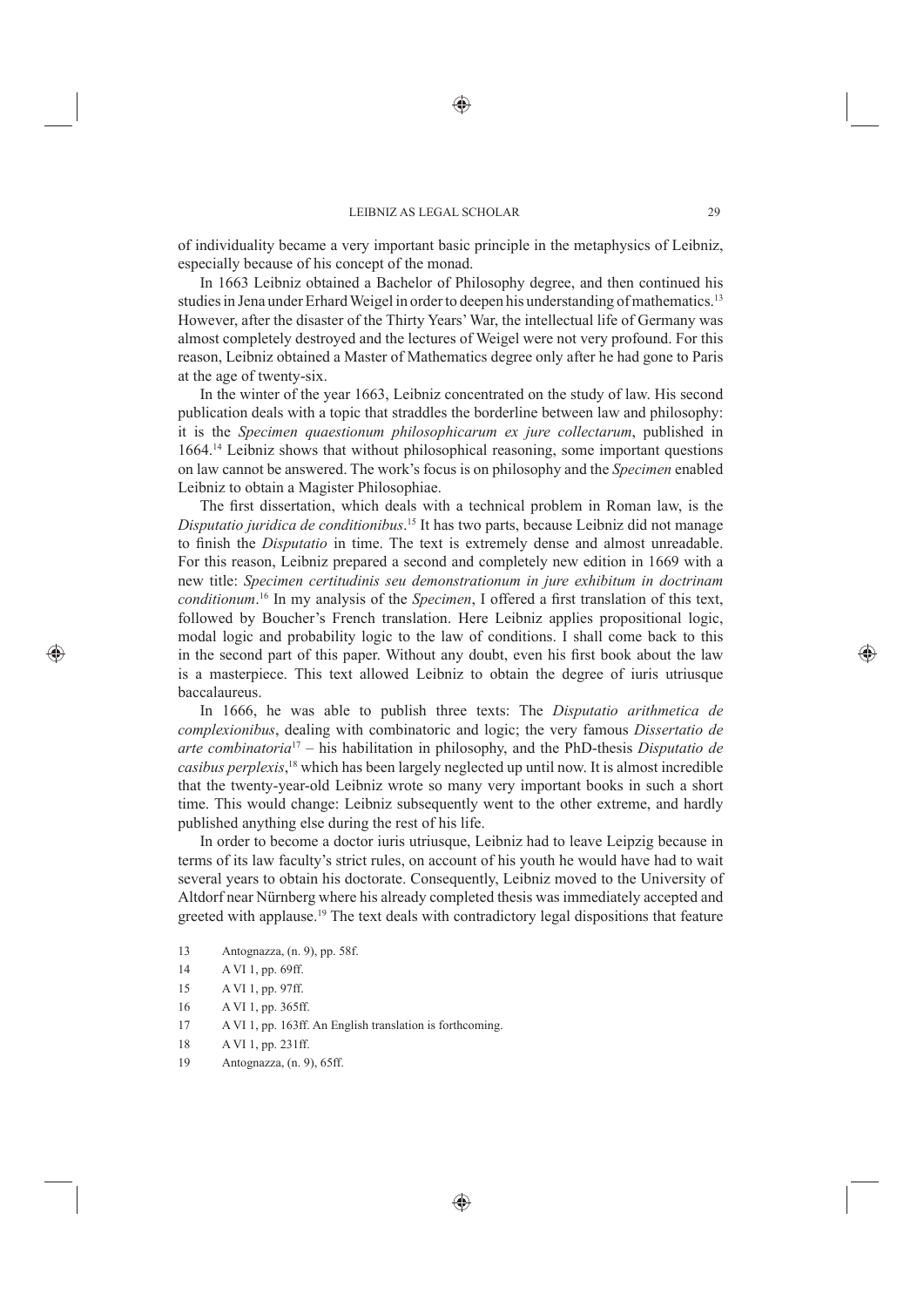#### 30 MATTHIAS ARMGARDT

in Roman law in particular. Leibniz gives three rules for the solution of all possible cases. This demonstrates his technique of using simple rules to solve complex problems. When he invented calculus at the age of about thirty years, he adopted a similar approach to mathematics. Boucher recently translated the text into French, and Sartor and Artosi translated it into English, but legal historians have not yet taken much notice of this important text despite its high quality.

In 1666, Leibniz was offered a professorship of law in Altdorf, but he rejected the offer. He wished to complete his studies in the Netherlands, but things turned out differently. In 1667, Leibniz wrote a very famous text, the *Nova methodus discendae docendaeque jurisprudentiae*.<sup>20</sup> Busche translated part of the text into German,<sup>21</sup> but even now there is still no complete German translation. Recently, the whole of the *Nova methodus* was translated into Italian.<sup>22</sup> The text challenges the way law was studied at that time. Leibniz wanted to reduce the duration of legal studies from five to two years. He wanted to use the *Elementa iuris naturalis* as a philosophical basis for law as a science, and he wanted to revise the *Corpus iuris civilis*. According to the *Nova methodus*, theology forms part of jurisprudence. Antognazza has recently shown that Leibniz was very interested in theological issues, such as the miracles of trinity and incarnation.23 On the one hand, Leibniz' concerns about these issues were without any doubt related to his deep interest in religion in general. On the other hand, he had been born during the Thirty Years' War, which devastated the economic and intellectual life of Germany, and in his early years in Mainz and later throughout his whole life he made innumerable attempts to reconcile the Protestants and the Catholics and to unify the Christian Church. This dimension has to be taken into account if one wishes to have a complete picture of the Leibnizian philosophy of law.

The *Nova methodus* opened the doors of the University of Mainz to him, and he stayed there from 1668 to 1672. During these four years, Leibniz worked assiduously in the field of law. His mentor, Baron Johann Christian von Boineburg, introduced the young scholar to the Elector Johann Philipp von Schönborn who appointed Leibniz as a judge. However, first and foremost, he had to work on a very important project, namely the revision of the *Corpus iuris civilis*. Leibniz had to help Hermann Andreas Lasser, a counsel of the court, bring this great idea to fruition.<sup>24</sup> Initially there had only been a plan to make a *Corpus iuris civilis reconcinnatum*, 25 simply a new arrangement of the sources collected in the *Corpus iuris*; but under the influence of Leibniz, the plan changed. In the end, the *Corpus iuris civilis reconcinnatum* consisted of four parts.<sup>26</sup>

- 20 A VI 1, pp. 259ff.
- 21 Busche, *Naturrecht*, pp. 27ff.
- 22 Carmelo Massimo de Iuliis, *G. W. Leibniz, Il nuovo metodo di apprendere ed insegnare la giurisprudenza*, Milano 2012.
- 23 Maria Rosa Antognazza, *Leibniz on the Trinity and the Incarnation. Reason and Revelation in the Seventeenth Century*, Yale University Press 2007.
- 24 Busche, *Naturrecht*, pp. XXXIIIff.
- 25 Cf. Klaus Luig, Die Rolle des deutschen Rechts in Leibniz' Kodifikationsplänen, in: Akten des II. Internationalen Leibnizkongresses in Hannover, 1973, p. 165 (168f) = Ius Commune V (1975), pp. 56ff.
- 26 Luig (n. 25), pp. 169ff.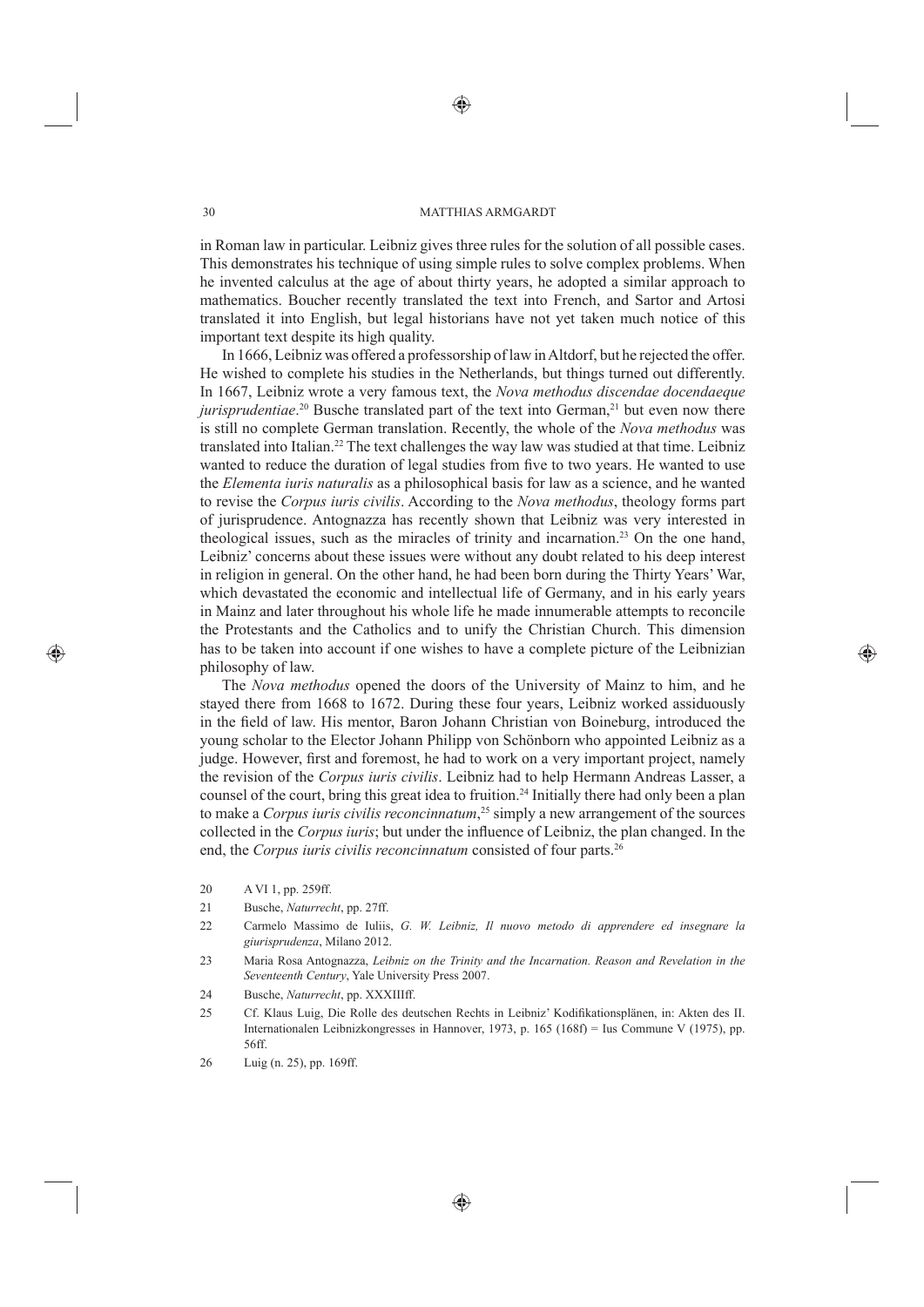The most important part is the first one: The *Elementa iuris naturalis*. Between 1669 and 1671, Leibniz wrote several unpublished drafts of the *Elementa*, which are now published in the Leibniz edition. Some texts have been translated into German by Busche. They contain moral philosophy and deontic logic.<sup>27</sup> I can show that the roots of this approach may already be found in the *Doctrina conditionum* (1665).28

The second part of the *Corpus iuris civilis reconcinnatum* was to have been the *Elementa iuris civilis communis hodierni* – a new codification of civil law in modern terms. The nucleus legum was to have contained a short version of the former. The last part, the *Corpus iuris civilis reconcinnatum*, was to have contained a collection of ancient Roman law as a historical basis of the new *Codex*. In the Leibniz Edition, we find several drafts of the *Elementa juris naturalis*29 and some information about the *Elementa iuris civilis*, 30 but the other parts unfortunately remain hidden in darkness.

The year 1672 was a turning point in the life of Leibniz. He went to London and Paris to study mathematics under the great Dutch scholar Christiaan Huygens from Den Haag. Huygens became Leibniz's teacher, but we do not know if Leibniz invented the differential and integral calculus in  $1676$  without his generous help.<sup>31</sup>

After four great years in Paris, Leibniz had to come back to Germany nolens volens, and became juridical counsellor and librarian at the court of Hannover under the Guelf Dukes. In 1678 or 1679 Leibniz wrote a short paper about legal theory which, although unpublished, was very good: *De legum interpretatione, rationibus, applicatione,*  systemate.<sup>32</sup> Dascal recently translated the text into English.<sup>33</sup> It is one of the best existing texts about legal theory.

Between 1677 and 1686, Leibniz wrote some minor papers about natural law. This is because he spent most of his time between 1680 and 1685 as an engineer in the Harz attempting to drain water from mines, by developing new pumps driven by windmills.<sup>34</sup>

It is remarkable that as early as 1678 Leibniz prepared a plan of a *Codex Leopoldinus* that should have been implemented by the Emperor in Vienna for the whole Holy Roman Empire of the German Nations. Although several drafts of a preface were written between 1680 and 1685 during the Harz project, it was never implemented.35

After 1686, Leibniz focused especially on history. He undertook to write a history of the Guelfs, a project in which he continued to invest considerable effort until his death, but which was left unfinished. During this time, Leibniz developed his mature philosophy

- 28 Armgardt, DC, pp. 162ff.
- 29 A VI 1, pp. 431ff.
- 30 A VI 2, pp. 35ff.
- 31 Antognazza, (n. 9), pp. 139ff.
- 32 A VI 4 C 2782ff.
- 33 Marcelo Dascal, *The Art of Controversies*, pp. 77ff. I am glad that I had the opportunity to discuss this text with Marcelo during his stay in Konstanz.
- 34 Eric J. Aiton, *Gottfried Wilhelm Leibniz*, 1991, pp. 161ff.
- 35 Luig, *Ius Commune* V (1975), p. 56 (64ff).

<sup>27</sup> Georges Kalinowski/Jean-Louis Gardies, Un logicien deontique avant la lettre: G. W. Leibniz, ARSP 60 (1974), pp. 79ff.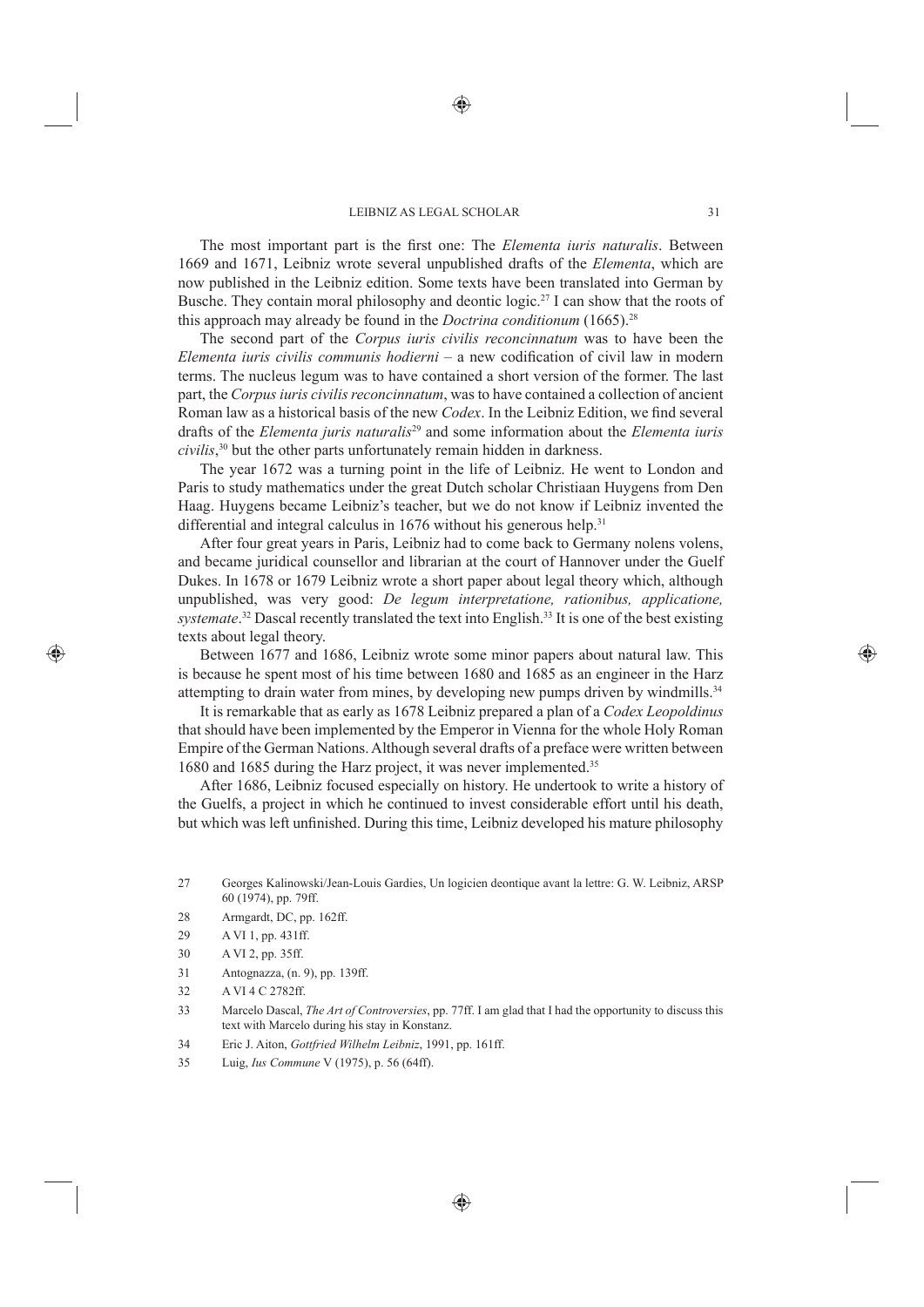#### 32 MATTHIAS ARMGARDT

and made further important discoveries in mathematics. A major achievement for him was the foundation of the Academy of Sciences in Berlin. He wrote only a few papers on law after 1686.

A famous exception is the *Codex iuris gentium diplomaticus*, published in 1693. It contains a collection of hitherto unpublished documents that were of importance in public law at that time.36 Thus it has more of an historical than a juridical character, although in the preface to the *Codex*, Leibniz provides a very important definition of justice: "Iustitia est caritas sapientis".<sup>37</sup> Leibniz worked hard on this definition and tried to make it the foundation of the whole of the law. Again, moral philosophy was to be considered as the foundation of law.

After 1700, Leibniz wrote two famous books. First was the *Nouveaux Essais sur l'entendement humain*, a response to John Locke, only published after the death of Leibniz in 1765, allegedly because of the death of Locke. Second was the famous *Theodicee*, published in 1710 in Amsterdam. The *Theodicee* was Leibniz' last reply to the objections Pierre Bayle had raised since 1697 in several editions of his *Dictionnaire historique et critique*, published in Rotterdam, to the *Système nouveau* of Leibniz. In the *Nouveaux Essais* and in the *Theodicee*, there are several allusions to Roman and natural law, but the old Leibniz no longer goes into details.

To conclude the first part, let us look briefly at the relationship between Leibniz and the other legal scholars dealing with natural law.

The famous Hugo Grotius died in 1645, one year before Leibniz was born. Leibniz frequently cites his books as authority, especially in the *Nova methodus* and in the *Elementa juris naturalis*, and makes use of his concepts. However, he sometimes criticises Grotius sharply, especially when Grotius abandons basic principles of Roman law like the principle of tradition for the transfer of ownership of movables.<sup>38</sup>

Samuel Pufendorf (1632-1694), who was fourteen years older than Leibniz, became the leading authority in the field of natural law during the seventeenth century. His books *Elementorum jurisprudentiae universalis* (1660), *De jure naturae et gentium* (1672) and, especially, *De officio hominis et civis iuxta legem naturalem* (1673) (translated completely by Luig<sup>39</sup>) made him famous.

The relationship between Leibniz and Samuel Pufendorf was a difficult one. There were personal tensions between them but Leibniz also criticised Pufendorf's approach to natural law very harshly.40 In his *Elementa juris naturalis*, Leibniz emphasised that

38 Letter of Leibniz to Conring, (13./23.01.1670), A II 1, pp. 28-33. See Busche, *Naturrecht*, pp. 322ff (332/333). Unfortunately, Busche does not provide adequate translations into German of the termini technici of Roman private law such as actio, exceptio, actiones bonae fidei et stricti juris.

<sup>36</sup> Antognazza, (n. 9), p. 330.

<sup>37</sup> For more information, see Patrick Riley, *Leibniz' Universal Jurisprudence*, Harvard University Press 1996, pp. 141ff.

<sup>39</sup> Samuel von Pufendorf, *Über die Pflicht des Menschen und des Bürgers nach dem Gesetz*, edited and translated by Klaus Luig, Frankfurt/M. 1994.

<sup>40</sup> Antognazza, (n. 9), p. 474.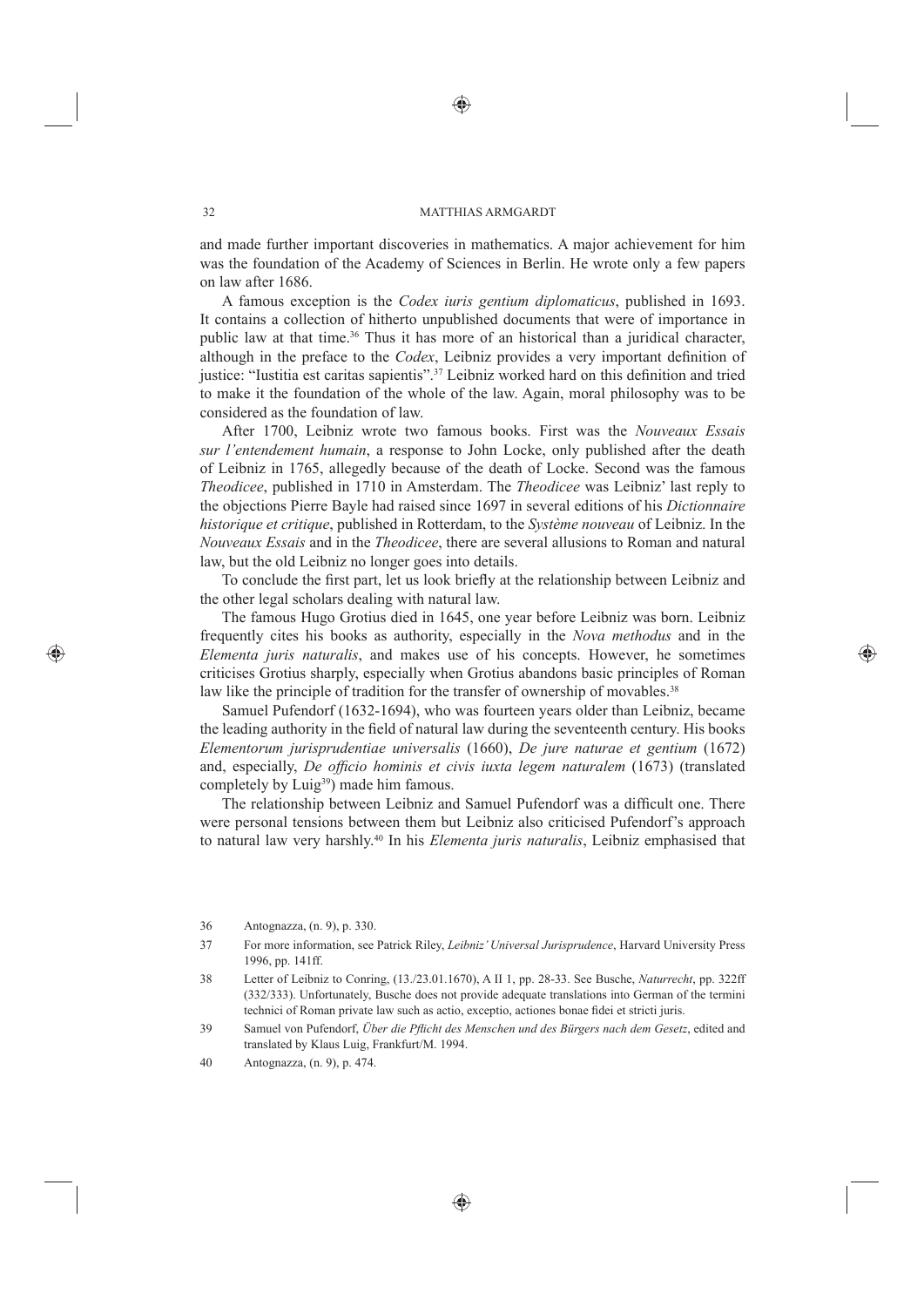to him, logic (as a part of his *scientia generalis*) was the basis of all legal thinking. The intuitive approach of Pufendorf, who obviously had no knowledge of formal logic, was therefore lacking in the eyes of Leibniz.<sup>41</sup> In a letter to Kaestner, written in 1709, he called Pufendorf a "vir parum jurisconsultus et minime philosophus".42

Christian Thomasius (1655-1728), the son of Jacob Thomasius, who had taught Leibniz philosophy, was nine years younger than Leibniz. Among legal historians, Christian Thomasius is known for advocating the abolishment of torture. The young Thomasius was very much under the influence of Pufendorf and it is thus not surprising that Leibniz often criticised his works.

It has often been said that the worst thing that happened to Leibniz' philosophy was that Christian Wolff (1697-1754), thirty-three years younger than himself, developed his philosophy along the lines of Leibniz' system, but with a completely different understanding of its foundation. The reception of Leibniz' philosophy in the eighteenth and early nineteenth centuries was really a reception of Leibnizian-Wolffian philosophy, even though the two systems were built on the basis of entirely incompatible fundamental notions, especially with regard to their entirely different understanding of the concept of monad<sup>43</sup>

Leibniz nevertheless supported the young mathematician several times, and Wolff became a professor of mathematics because of Leibniz' recommendation.44 Between 1740 and 1748, long after the death of Leibniz, Wolff wrote the *Jus naturae methodo scientifica pertractatum* in eight large volumes on the subject of natural law. I am quite sure that Leibniz would not have liked it. A comparison of the texts of Leibniz with those of Wolff shows their methods to be very different. In addition, Leibniz' style was concise and very dense, unlike that of Wolff. Most crucially, Wolff had no professional training in Roman law, so that the juridical quality of his work was inferior to that of Leibniz.

In concluding the first, historical part of this article, I wish to stress that between 1665 and 1672 the young Leibniz wrote juridical texts of the highest quality. These texts comprise a unique combination of highly technical Roman law, logic and moral philosophy. Concerning the plan for a *Corpus iuris civilis reconcinnatum*, it should be mentioned that the first new codex, the *Codex Maxmilianeus Bavaricus civilis*, was published in 1756, only forty years after Leibniz' death, which shows that Leibniz' plan was not totally unrealistic.

<sup>41</sup> Similarly, Wolfgang Röd, *Geometrischer Geist und Naturrecht, Methodengeschichtliche Untersuchungen zur Staatsphilosophie im 17. und 18. Jahrhundert*, München 1970, p. 105. For more information about Leibniz' criticism, see Tim J. Hochstrasser, *Natural Law Theories in the Early Enlightenment*, 2000, pp. 72ff.

<sup>42</sup> Dutens IV, 3, 261, letter to Kaestner, 21.8.1709. Cf. Hans Welzel, *Die Naturrechtslehre Pufendorfs ein Beitrag zur Ideengeschichte des 17. und 18. Jahrhunderts*, Nachdruck 1986, pp. 4ff.

<sup>43</sup> Aiton, (n. 34), pp. 507f.

<sup>44</sup> Aiton, (n. 34), pp. 425ff.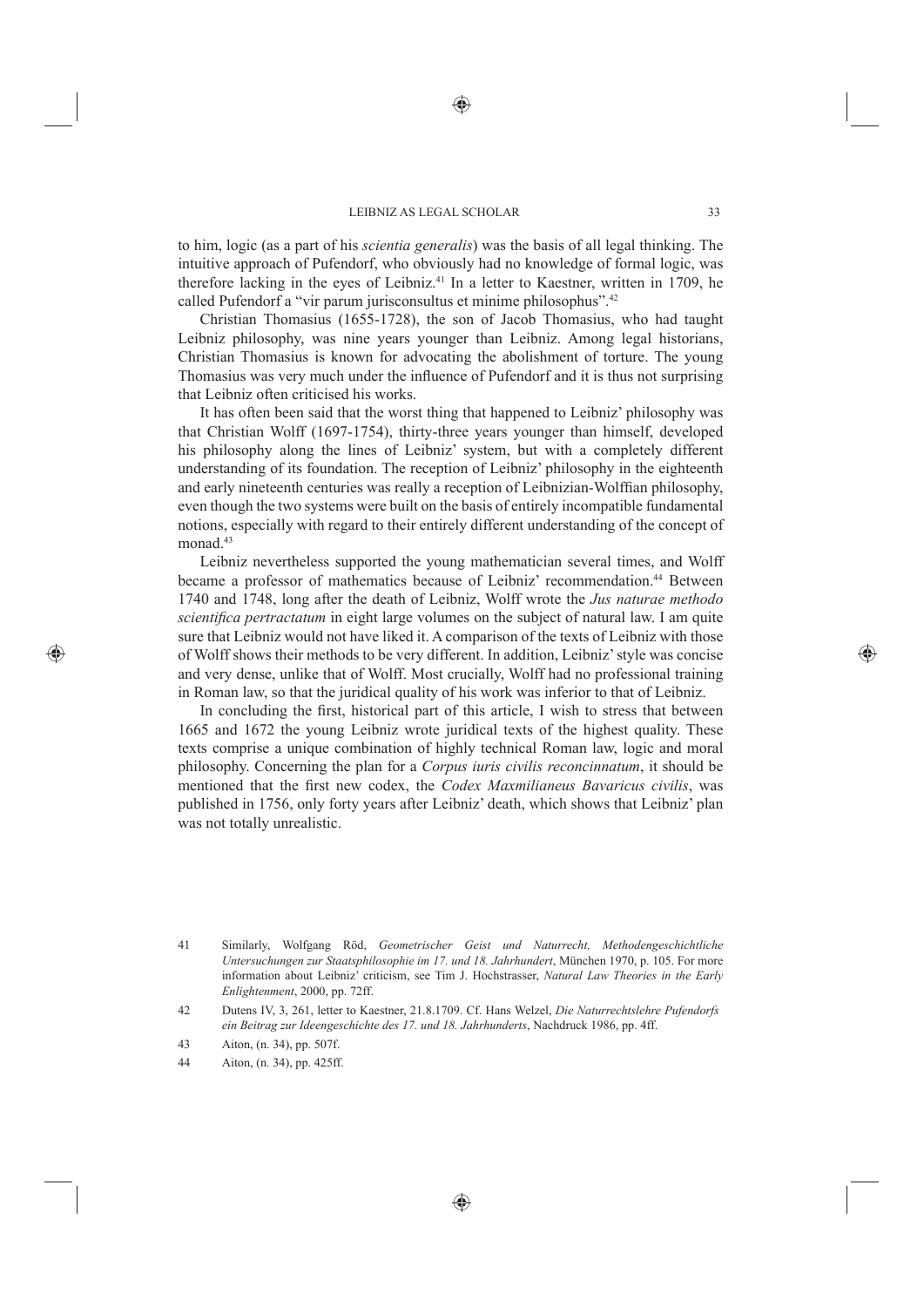## **3. Systematic perspective: Connections between law and philosophy**

Leibniz' initial work as a legal scholar is the philosophical text *Specimen quaestionum philosophicarum ex jure collectarum*, published in 1664.45 In this very early text Leibniz already proclaimed the belief that he held throughout his life, namely that it is not only useful but also necessary to combine law and philosophy. Under the influence of Weigel in Jena, who wanted to apply mathematics to all fields, he argued that philosophy ought to be applied to law to find solutions that the law itself could not provide.

Let us now have a closer look at Leibniz' first masterpiece: the *Disputatio juridica de conditionibus* of 1665,46 of which Leibniz produced a second version in 1669 with the title *Specimen certitudinis seu demonstrationum in jure exhibitum in doctrinam conditionum*.<sup>47</sup> The title contains the thesis: in the field of legal conditions, it will be shown that certainty and proof exist in law. Unfortunately, the printer of this work died suddenly and the manuscript was lost for years.<sup>48</sup>

Leibniz deals with the very subtle Roman law of conditions more geometric: He makes use of eighty definitions and seventy theorems. Leibniz always believed that definitions rather than axioms are the basis of everything. He proves the theorems by making use of the definitions and the rule of substitution. Leibniz does not develop a new theory of conditions independent of Roman law, but through his method shows that Roman law is rational. Leibniz repeatedly said that Roman jurists were the pupils of the Stoic logicians. Indeed, the late Spanish Romanist Juan Miquel was able to show that this is true<sup>49</sup> and I have been able to contribute to this topic as well.<sup>50</sup> For example, it can be proved that the Roman jurist Julian knew the rules reinvented by Augustus de Morgan.51

In the *Doctrina*, Leibniz deals with three types of logic: propositional logic,<sup>52</sup> modal logic<sup>53</sup> and probability logic.<sup>54</sup> In antiquity, the Stoics developed a propositional logic equivalent to our modern propositional logic, but they did not make use of truthfunctions and symbols. In addition, Leibniz was probably acquainted with the logic of consequences of the scholastics. This kind of propositional logic is the starting point of the *Doctrina conditionum*. At the beginning, Leibniz develops a general theory of

- 45 A VI 1, pp. 69ff.
- 46 A VI 1, pp. 97ff and 125ff.
- 47 A VI 1, pp. 365ff.
- 48 For more information on the sad history of the *Doctrina conditionum*, see Armgardt, DC, pp. 5-9.
- 49 Juan Miquel, Stoische Logik und Römische Jurisprudenz, SZ Rom 87, 1970, pp. 85ff.
- 50 Matthias Armgardt, Zur Bedingungsdogmatik im klassischen römischen Recht und zu ihren Grundlagen in der stoischen Logik, TR 76 (2008), pp. 219-235, and Salvius Iulianus als Meister der stoischen Logik – zur Deutung von Iulian D. 34,5,13(14), 2-3, in: Matthias Armgardt/Fabian Klinck/Ingo Reichard (eds.): *Liber amicorum Christoph Krampe zum 70. Geburtstag*, Freiburger Rechtsgeschichtliche Abhandlungen Bd. 68, Berlin 2013, pp. 29-36.
- 51 Even a generalisation of the Laws of Augustus de Morgan may be found in a fragment of Julian: see Armgardt, *Liber amicorum Christoph Krampe*, p. 29 (33ff).
- 52 Armgardt, DC, pp. 128ff.
- 53 Armgardt, DC, pp. 157ff.
- 54 Armgardt, DC, pp. 188ff.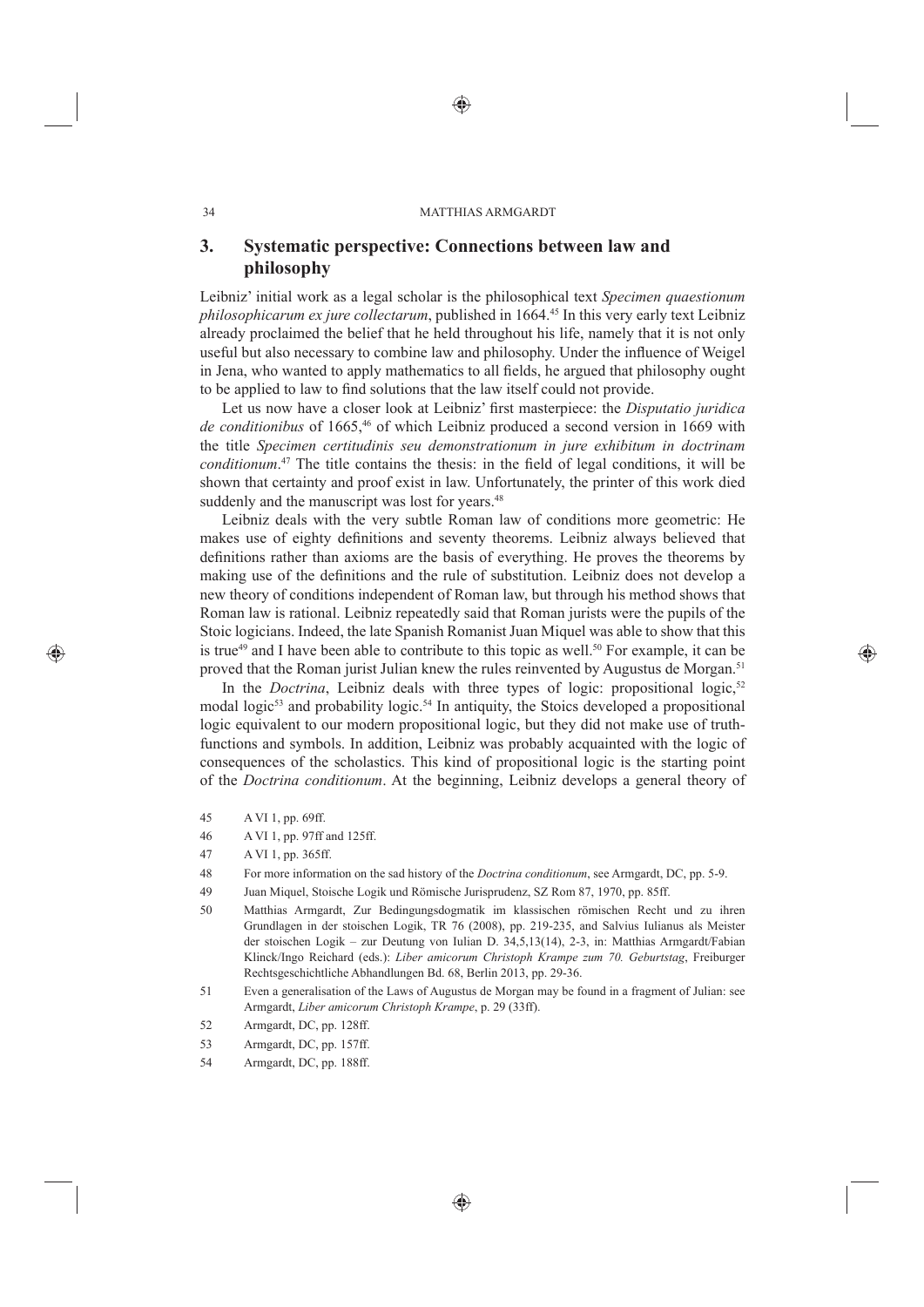conditions.<sup>55</sup> Later on, he modifies this theory for moral or legal conditions.<sup>56</sup> According to Leibniz, a condition is a structure consisting of two parts (*propositiones partialibus*): the "if" part (*conditio*) and the "then" part (*conditionatum*).57 His favourite example is the stipulation: "if the ship comes from Asia, you have to pay 100."

At the beginning, Leibniz distinguishes logical conditions and moral conditions by making use of the concepts of *illatio* (implication)<sup>58</sup> and *suspensio* (suspension).<sup>59</sup>

Leibniz starts to explain the logical condition. The first theorem of the *Doctrina conditionum* is "Conditio infert conditionatum" – the truth of the condition implies the truth of the conditionatum.

This is the well-known *modus ponens* of propositional logic:

 $a \rightarrow b$ a b

The second theorem is about the *suspensio*: "Conditionatum suspendit conditionem" – The conditionatum suspends the condition.

This is the *modus tollens*:

 $a \rightarrow b$  $-h$  $-a$ 

Now things become more difficult. Leibniz explains how the *conditio moralis* or legal condition works:

"Conditio moralis suspendit conditionatum" – "The legal condition suspends the conditionatum."

The problem is that this conclusion is not valid:

 $a \rightarrow b$  $-a$  $\mathcal{L}_\text{max}$  $-h$ 

To find an adequate solution within the field of classical propositional logic, I suggested making use of the bi-conditional:<sup>60</sup>

- 55 Theorems  $1 4$ , A VI 1, pp. 372ff.
- 56 Theorems 5ff, A VI 1, pp. 374ff.
- 57 Definitions 1ff, A VI 1, pp. 371ff.
- 58 Definition 6.
- 59 Definition 7.
- 60 Armgardt, DC, pp. 143ff.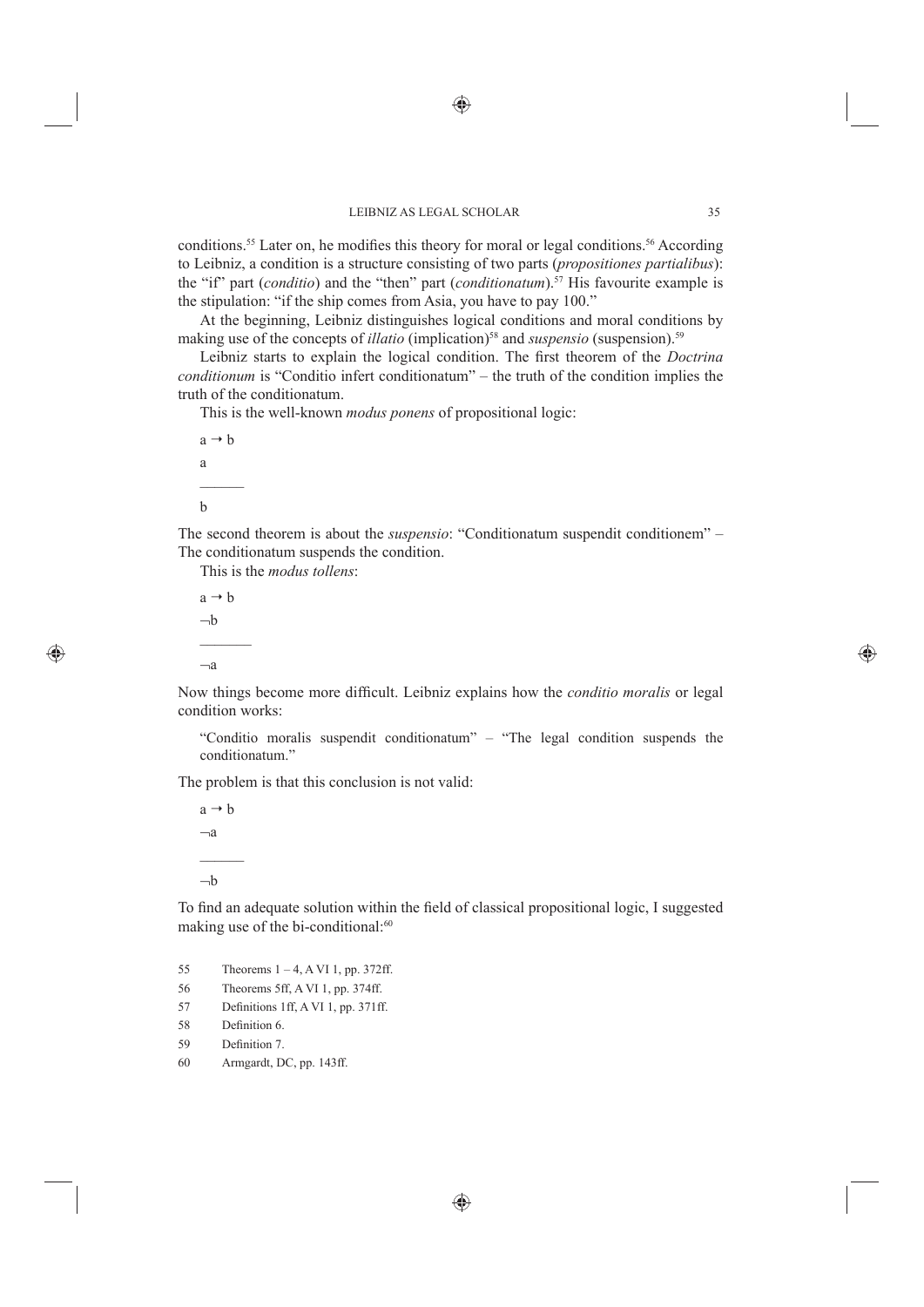```
a \leftrightarrow b\overline{\phantom{a}} a
\mathcal{L}_\text{max}-h
```
This is true and can easily be proven.

The bi-conditional stands for "if and only if". It means that the condition is necessary and sufficient. This is a characteristic of conditional legal acts. You arrange a legal disposition with the condition that if the event happens, the contract is valid and if it does not happen, the contract is not valid. Lawyers need both options. This is a very fundamental problem in law, applicable to all legal actions, at least in civil law. In German legal theory it is called "Gegenschlussproblem".<sup>61</sup>

My book was a starting point for further research, especially at the school of logic of the University of Lille in France. Rahman and his team have tried several non-classical interpretations of Leibniz' *Doctrina conditionum*.

Thiercelin was the first to make another suggestion. He made use of the connexive implication that is of a non-classical logic.<sup>62</sup> The connexive logic makes use of four assumptions:

(1)  $(A \rightarrow B) \rightarrow (\neg B \rightarrow \neg A)$  Contraposition

(2)  $(A \rightarrow B) \rightarrow [(B \rightarrow C) \rightarrow (A \rightarrow C)]$  Transitivity

(3)  $(A \rightarrow B) \rightarrow \neg (A \rightarrow \neg B)$  Boethius

(4)  $(A \rightarrow B) \rightarrow \neg(\neg A \rightarrow B)$  Aristotle

The advantage of the connexive approach is that conditio and conditionatum are not convertible within this logic. This is very interesting. However, this is not what Leibniz wanted to say, because he explicitly writes in Theorem 7 that *conditio* and *conditionatum* are convertible in law: "Si conditio infert et suspendit conditionatum, etiam vicissim conditionatum ipsam suspendet et inferet."

Within the connexive logic, the following conclusion is not allowed:

 $(A \rightarrow B) \rightarrow (\neg A \rightarrow \neg B)$ 

For convertibility, we need the bi-conditional:

 $(A \leftrightarrow B) \rightarrow (\neg A \rightarrow \neg B)$ 

Another problem concerning Thiercelin's approach is that if the event mentioned in the condition does not happen, we cannot conclude that the conditionatum is invalid. Yet this is exactly what is needed for an adequate legal theory. If the connexive implication is applied, it is only impossible for the conditionatum to become true if the event does not happen; but this is not enough for a theory containing a dismissal.

We need this aspect of the bi-conditional especially if we want to generalise the Leibnizian theory of conditions. I suggested a generalisation for the systems of civil law

- 61 Armgardt, DC, pp. 228ff.
- 62 Alexandre Thiercelin, Epistemic and Practial Aspects of Conditionals in Leibniz' Legal Theory of Conditions, in: Dov A. Gabbay et al. (Ed.), *Approaches to Legal Rationality*, Springer 2010, p. 203 (208).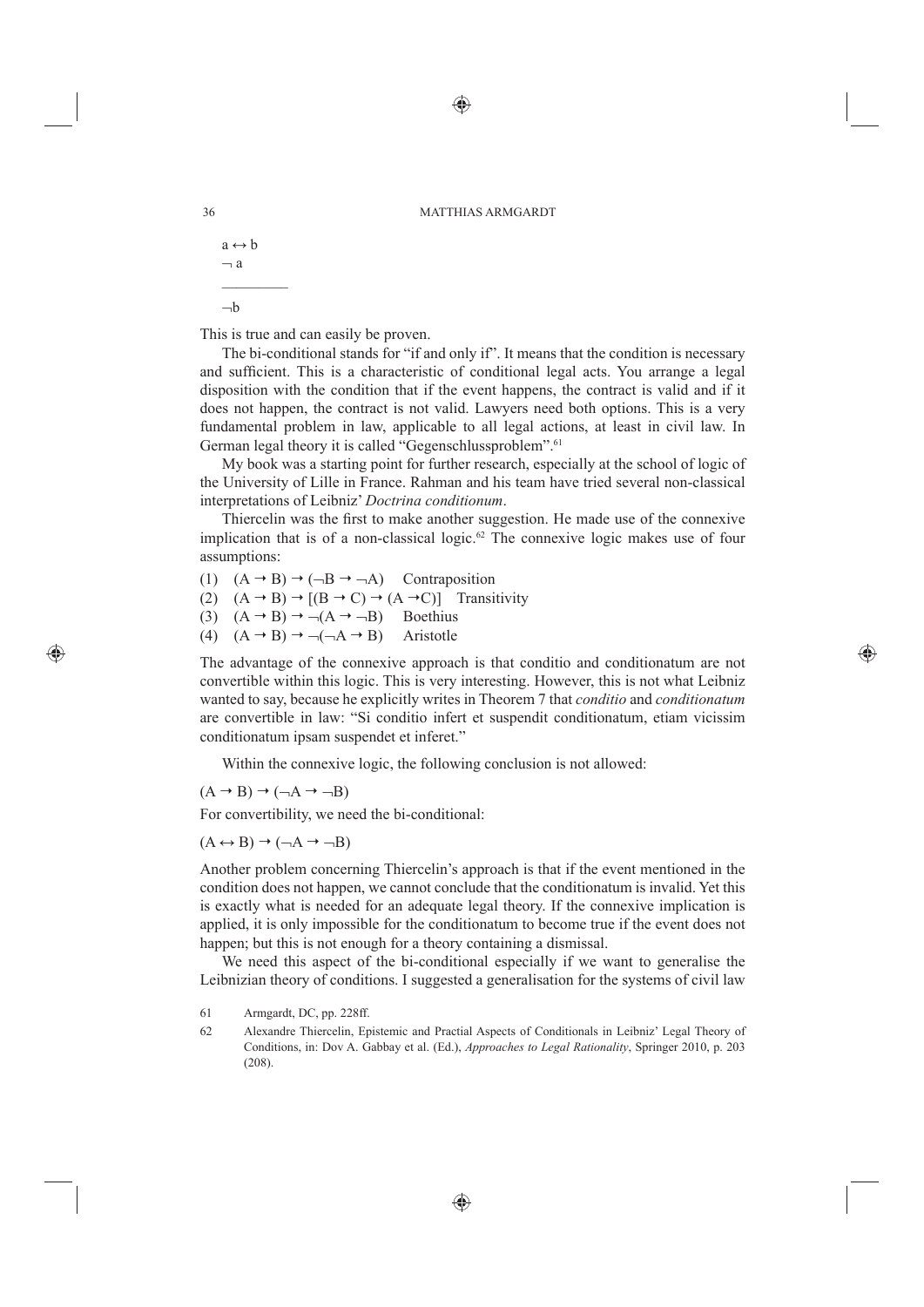in my book about the *Doctrina conditionum*. 63 According to this interpretation, legal conditions are nothing but a special case of a legal requirement for actions in this system.

Magnier, another pupil of Rahman, tried to make use of the public announcement operator in his PhD thesis.64 However, his approach is defective in the same way as that of Thiercelin: if the condition is not fulfi lled, we cannot conclude that the conditionatum is invalid.

Recently, Rahman himself developed some new ideas. He admitted that the theories of Thiercelin and Magnier are not adequate interpretations of Leibniz, because they do not contain his theorem of convertibility. Ultimately, he admitted that my bi-conditionalapproach works, but as a non-classical logician, he wanted to develop a non-classical approach, so he made use of a conjunction of two implications without constructing a bi-conditional in the proper sense, because he made use of the concept of instances.<sup>65</sup> Further research will be done.<sup>66</sup>

In order to understand the *Doctrina conditionum*, we need more than propositional logic. Propositional logic is simple, because only two truth-values are used: true and false, 1 and 0. However, this is not enough, especially in legal contexts. Modal logic makes use of four logical notions: necessary, contingent, possible and impossible. We need these modalities, because there are necessary conditions, impossible conditions and contingent (or possible) conditions.

It is very interesting that Leibniz interpreted the four modalities by means of a probability calculus. We have to keep in mind that in 1669 he probably knew nothing of the works of Blaise Pascal or Pierre Fermat on probability. Nevertheless, in the *Doctrina conditionum*, he develops the idea of representing the modalities necessarium by 1, impossibile by 0 and contingent/possibile by a fraction between 1 and  $0.67$  This idea was further developed by the logician Oskar Becker<sup>68</sup> although only in 1930, about three hundred years later. Unfortunately, Leibniz did not have a probability-calculus when he wrote the *Doctrina conditionum*. He only presents some inequations.<sup>69</sup>

Another problem is to show what happens if the condition becomes true. Leibniz writes:

Th. 65: "Conditio incerta efficit jus conditionale." (An uncertain condition effects a conditional right).

This is the ex-ante perspective.

- 63 Armgardt, DC, pp. 221ff.
- 64 Sébastien Magnier, *Approche dialogique de la dynamique épistémique et de la condition juridique*, London: College Publications, 2013.
- 65 Shahid Rahman, The Epistemic Role of Dependent-Evidence and the Notion of Conditional Right in Matthias Armgardt/Patrice Canivez et al. (eds.), *Legal Reasoning and Logic – Past and Present Interactions*, Springer (in print).
- 66 Shahid Rahman and I lead an interdisciplinary international German-French DFG/ANR-research project "Jurisprudence and Logic" (Lille/Konstanz).
- 67 *Doctrina conditionum*, Def. 76, A VI 1, p. 420. Armgardt, DC, pp. 188ff.
- 68 Armgardt, DC, pp. 192ff (n. 649).
- 69 Armgardt, DC, pp. 209ff.